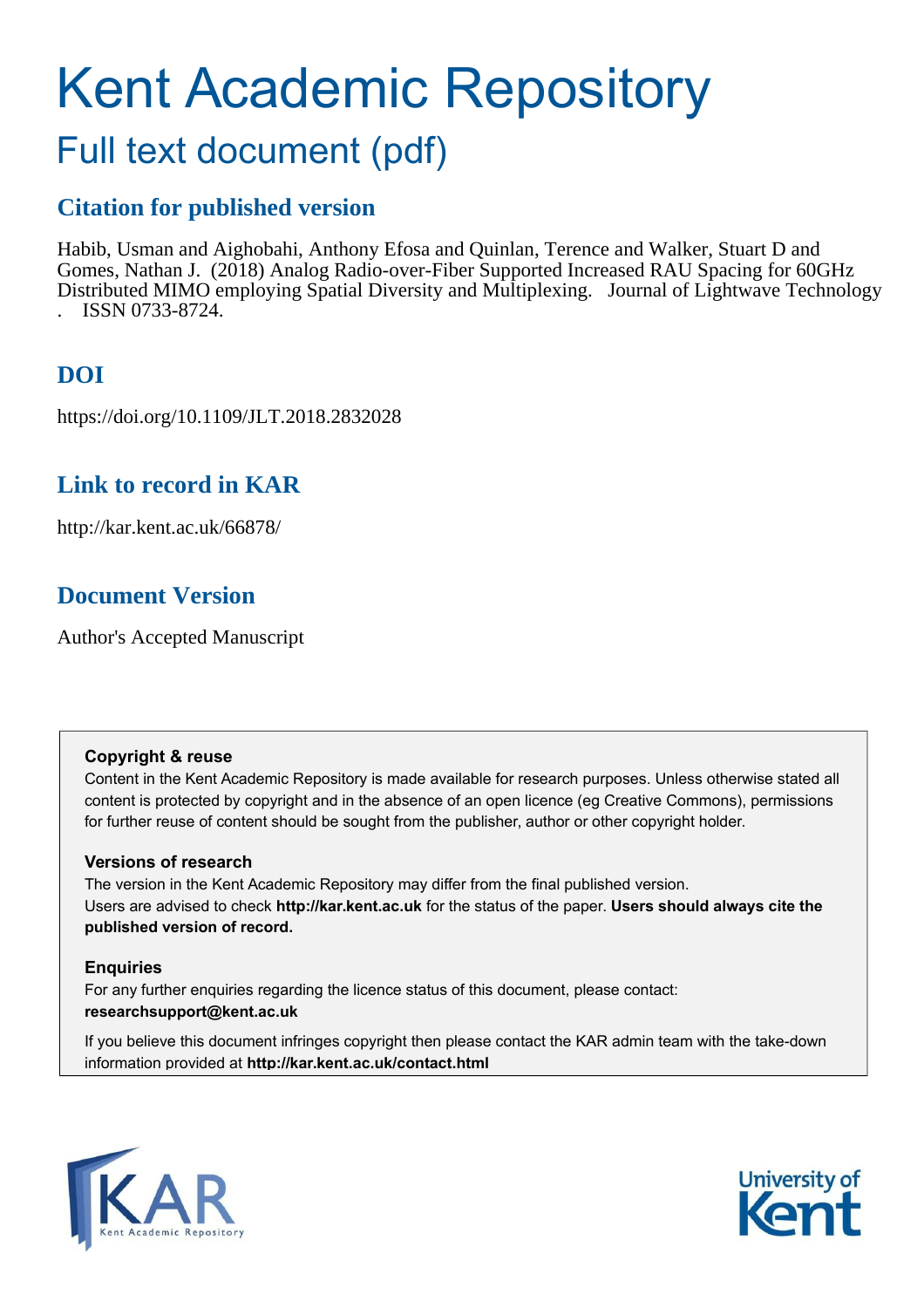# Analog Radio-over-Fiber Supported Increased RAU Spacing for 60GHz Distributed MIMO employing Spatial Diversity and Multiplexing

Usman Habib, Student Member, IEEE Anthony E. Aighobahi, Member, IEEE, Terence Quinlan, Stuart D. Walker and Nathan J. Gomes, Senior Member, IEEE

**Abstract The improvements in coverage through spatial diversity and increased data rates through spatial multiplexing using a distributed Multiple-Input Multiple-Output (MIMO) system are important targets for future wireless communications. Here, the appropriate separation of Remote Antenna Units (RAUs) at several user locations in a millimeter-wave system is demonstrated. An analog Radio over Fiber (RoF) fronthaul is used to achieve flexible spacing of distributed RAUs and transports two Gb/s data streams over 2.2km of fiber and up to 8m of 60 GHz wireless transmission distance. A performance comparison is performed between Single-Input Single-Output (SISO) and MIMO operation using different antenna spacing and transmission distance. Results show that the wider RAU spacing enabled by the RoF distribution provides improved results at longer distances, for both spatial diversity and for spatial multiplexing. Verification of a method for measuring each channel coefficient individually and using subsequent MIMO processing on these coefficients, enables an extension to the results showing the feasibility of 30m indoor transmission.** 

**Index Terms—Radio-over-Fiber (RoF), Millimeter Wave (mmW), Multiple-input Multiple-output (MIMO)** 

### I.INTRODUCTION

 $\Gamma$  he advancements in mobile communications and demands for higher data rates has led to increased interest in the use for higher data rates has led to increased interest in the use of millimeter-wave (mmW) frequencies due to the large available bandwidth, especially in the unlicensed band around 57 – 66 GHz, and in the likely future 5G band extending up to 71GHz [1], [2]. However, there are associated technical challenges, such as: (1) high path loss which, even in Line-of-Sight (LOS) scenarios, limits coverage distances; (2) the need for an ultra-high capacity fronthaul or fiber distribution network in cases where Centralized-Radio Access Network (C-RAN) or distributed antenna system (DAS) deployments are favored [3]; and (3) the more costly, and generally less capable, integrated hardware compared to lower frequencies [4].

Multiple-input multiple-output (MIMO) techniques provide enhanced coverage through spatial diversity, and high aggregate data rates through spatial multiplexing, as compared to single-input single-output (SISO) transmission [5], [6]. Spatial diversity can be achieved using Alamouti Space-Time Block Coding (STBC) which is a prominent transmit diversity technique using a set of orthogonal codes for the transmission, with the received signals then combined coherently to provide

U. Habib, A. E. Aighobahi and N. J. Gomes are with the Communication Research Group, University of Kent, Canterbury UK (uh23@kent.ac.uk).

an improvement in the performance [7]. Multiplexing gain through MIMO is achieved when individual data streams are combined in moderate SNR conditions, where transmission of a single higher data-rate data signal over large bandwidth is not possible [8]. In a system with distributed radio units, the MIMO processing of the distributed wireless signals is referred to as Co-ordinated Multipoint (CoMP) transmission, which has been demonstrated in systems using Radio-over-Fiber (RoF) links at lower frequencies [9]. At mmW frequencies, it has been shown that MIMO gain can be achieved in LOS operation [10]. Recently, a few groups have demonstrated 60GHz LOS MIMO with single RAU operation [11-13] and CoMP using a two RAU configuration [14]. But the analysis on Distributed MIMO (or CoMP) transmission to exploit spatial diversity and spatial multiplexing at multiple user locations remains to be performed, to understand the performance enhancement in terms of coverage and data rate improvements that may be gained from such systems. The deployment of such mmW distributed MIMO systems will require RAUs to be placed at appropriate distances in order to provide coverage at various user locations, and high bit-rate services. RoF transport provides a robust, low loss, and flexible means for deploying the fronthaul connecting the RAUs to a centralized unit [15, 16], enabling the more widely spaced RAUs.

For example, Fig. 1 shows a mmW transmission system where N RAUs are connected to a Central Unit (CU) through a RoF fronthaul, as might be expected in shopping malls, outdoor downtown areas, etc. A user is served with a Gb/s mmW link from a single RAU (RAU1) with a limited coverage region through a directed beam. When the user moves, the SNR, and hence performance, degrades considerably at the boundaries of the coverage region. The degradation of performance can even result in loss of link connection at the edges of the RAU's coverage span (as with RAU2). Coordinated transmission from two RAUs (RAU3 and RAU4) can provide a solution in this case, resulting in enhancement of performance and link quality through STBC encoded data streams (transmitting symbols  $S_1$ ,  $S<sub>2</sub>$  over the first symbol period and complex conjugate symbols  $-S_2^*$ ,  $S_1^*$  over the second symbol duration). For spatial multiplexing, in cases where moderate SNR is available from more than one RAU, multiple Gb/s data streams can be combined to obtain very high aggregate data rate. The integration of RoF transport and mmW MIMO is a promising solution to transport large bandwidth signals from the CU.

In this paper, a complete system combining RoF transport, integrated mmW components and 60GHz MIMO is presented, with experimental demonstration of improvement using Alamouti STBC and Zero-Forcing (ZF) algorithms. Also, for

<sup>&</sup>lt;sup>1</sup>Manuscript received January 30, 2018 and accepted April 27, 2018. This work was supported by the projects RAPID, iCIRRUS and NIRVANA.

T. Quinlan, S. D. Walker are with the Access Networks Group, School of Computer Science and Electronic Engineering, University of Essex, UK.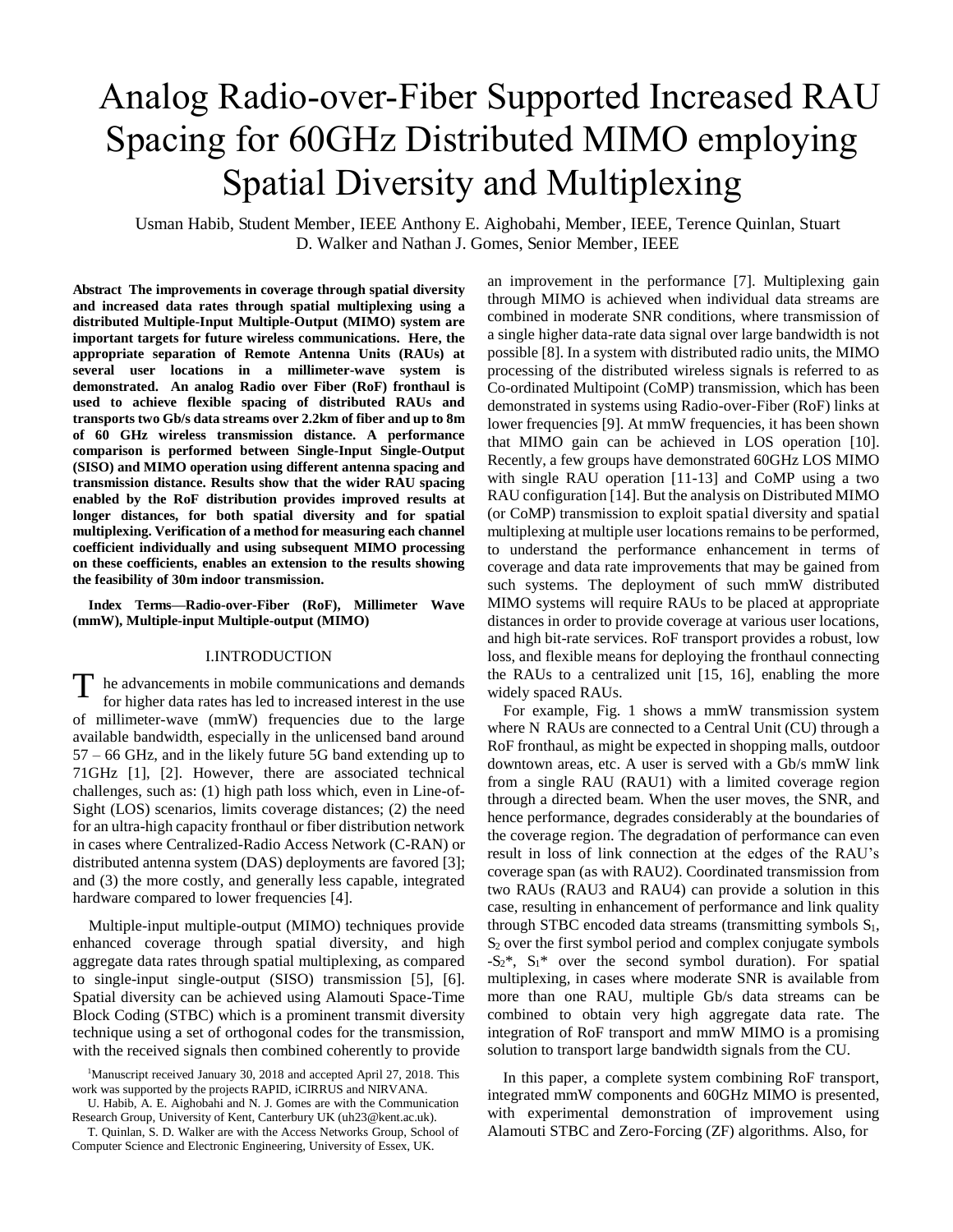

Fig. 1. Coordinated access scenario through multiple RAUs at mmW for Mobile User

the Orthogonal Frequency Division Multiplexing OFDM-RoF transported system, the effect of transmit antenna separation (enabled by the separated RAUs) and the extent of the improvement achieved through mmW MIMO compared to SISO is investigated. This work extends our previous realization of 2x2 MIMO where performance projections were made using measurements from a single transmit antenna [17] and were validated for 1.5m wireless distance through real MIMO [18]. Here we present the first demonstration of mmW MIMO exploiting spatial diversity and spatial multiplexing at wireless distances of the order of what might be expected in real, future mm-wave systems (up to 8m), with projections to much longer distances (up to 30m) using further validation of single antenna measurements. The experimental arrangement is explained in Section II while results for the two MIMO algorithms applied to different RAU spacings and user positions are discussed in Section III. In Section IV, the processing using individual channel coefficient measurements and comparison with 2x2 MIMO is described. Conclusions follow in Section V.

#### II. EXPERIMENTAL METHODOLOGY

### A.Experimental Setup for RoF-OFDM based 60GHz Distributed MIMO transmission

Fig. 2 shows the experimental setup where two 16- Quadrature Amplitude Modulation (QAM) OFDM signals at an IF of 1.5GHz are generated from separate channels of a Tektronix 7122C Arbitrary Waveform Generator (AWG). The OFDM (IFFT size of 512, Cyclic Prefix 1/8, 16-QAM modulation) baseband symbols were generated in MATLAB/Simulink and uploaded to the AWG which creates the IF waveform signals. These directly modulate a pair of similar Emcore 1935F Distributed Feedback (DFB) laser diodes having 3dBm output optical power. The input drive power level to the DFB of each data modulated IF signal was set to 0dBm to avoid significant laser nonlinear effects.

 The optical signals were each transmitted over 2.2 km length single mode fibers (SMF) from the CU to the RAUs. Each RAU includes a 2.5GHz bandwidth photodiode to retrieve the data modulated IF signal. A 21dB gain RF amplifier is used to compensate for the loss of the RoF link. The IF signal is upconverted to mmW frequency using an integrated transmitter (Gotmic gTSC0020) after being passed through a differential

balun and DC blocker (8.5dB loss). The integrated transmitter gTSC0020 includes an upconverter, which converts the IF signal to a 61.5GHz signal, and an amplifier. It also includes a x6 multiplier which means it is driven at around 10 GHz, with an LO power of 10dBm. The 61.5 GHz data modulated signal is transmitted using a 20dBi gain V-band horn antenna. At the receiver end, a wideband, distributed-slot antenna with 15dBi gain is used [19]. The developed pluggable antenna, shown in Fig. 2 (right), is a low-cost, small size design and has a quasidiscoidal radiation pattern which permits reception from a wide range of angles compared to the horn antennas. The received signal is amplified by a V-band amplifier with 30dB gain and is downconverted to IF using a (Gotmic gRSC0016) integrated receiver, which also requires an LO power of 10dBm at 10 GHz. The IF signal at 1.5GHz is amplified by the integrated receiver and is then passed through DC blockers, RF Balun and amplified by a 15dB gain broadband amplifier. The output of this IF amplifier is captured using a Tektronix Digital Oscilloscope DPO72304DX for offline processing. The offline processing includes manual time alignment using a MATLAB script, carrier synchronization and channel estimation. OFDM preambles (which are known to both transmitter and receiver) transmitted with the data symbols are used to perform Least Square (LS) estimation. The singular values of the channel matrix H for the two MIMO channels are obtained from the Singular Value Decomposition (SVD) and are used for MIMO processing using the STBC or ZF algorithms.

QAM demodulation for EVM analysis.

B.Geometrical Arrangement of RAUs for Measurements using Spatial Diversity and Spatial Multiplexing

To perform the analysis of the coverage of the 60GHz transmission system, seven user locations for the receiver were selected over a span of 2.5m as shown in Fig. 3. At the location M, which is the mid-point on the span, the receiver is at  $0^{\circ}$  with respect to the normal from the SISO transmitter. To evaluate the improvement in performance through MIMO, SISO transmission measurements were performed as a baseline.

 The SISO measurements were taken by capturing the data at each user location by pointing the horn antenna (placed on a small tripod) towards the receiver unit. MIMO experiments were performed by tilting the two transmit antennas towards the user locations to ensure the reception of a LOS component. The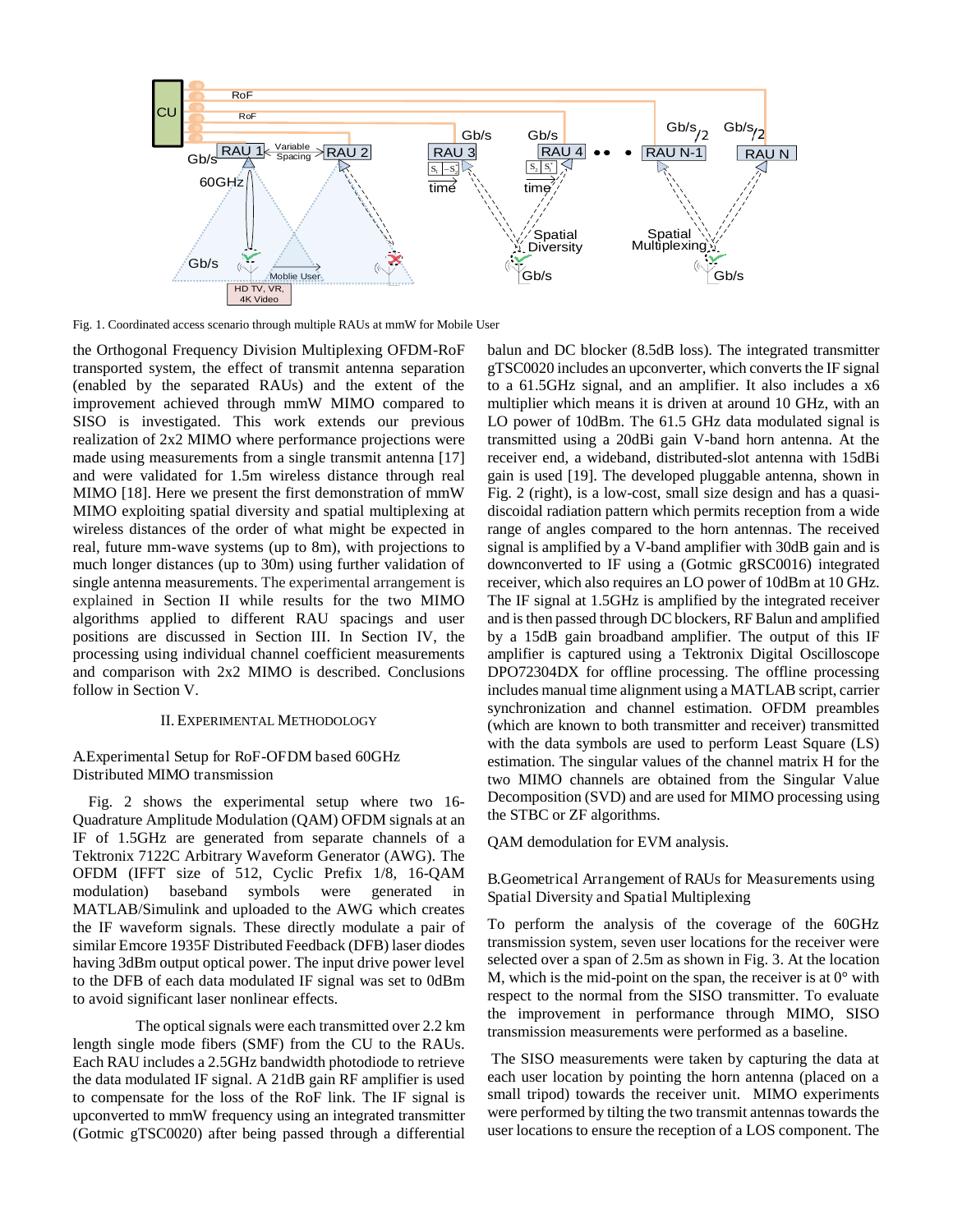

Fig 2. System architecture for the RoF transported 60GHz Distributed MIMO transmission (left) 15dBi Gain Quasi-discoidal slot-array antenna (right)

total transmit power was kept the same for SISO and MIMO. The EVM limit of 12.5% for Long-Term Evolution (LTE) standard for 16-QAM is used to benchmark performance. Although this requirement is for the transmitter, it has been considered here for the end-to-end system, for example, to allow for the addition of a Power Amplifier (PA) which is often a significant contributor to distortion. For MIMO, different separations of 30cm, 60cm, 90cm and 120cm experiments were performed for transmission distances of 5m, 6m, 7m and 8m.



Fig 3. Geometrical Orientation of the Antennas and User Locations

### III. DISTRIBUTED MIMO PERFORMANCE AND EFFECT OF TRANSMIT ANTENNA SPACING

The results for MIMO transmission show the performance improvement through spatial diversity and spatial multiplexing using the STBC and Zero Forcing receiver, respectively. Fig. 4 shows the achieved improvement in EVM through spatial diversity using Alamouti STBC compared to SISO, for the transmission distances of 6m (an intermediate distance during the experiment) and 8m (the longest distance considered for this experiment). For 6m transmission with transmit antenna spacing of 60cm, an improvement in coverage can be observed through using Alamouti STBC coding, as EVM below the 12.5% limit is achieved for the user locations at the boundaries of the coverage area (locations A,B,D and F) where SISO performance was above this EVM limit. The improvement in coverage is more obvious from MIMO results at 8m

transmission with 120cm of transmit antenna separation. Experiments were performed with different RAU separation which will be discussed in the following paragraphs. The best RAU separation which gave the minimum set of EVM has been selected, to show the MIMO results, in Fig. 4 to compare with SISO.

The analysis for spatial multiplexing is presented in Fig. 5. This shows that SISO transmission at 0.5Gb/s and the MIMO transmission with a multiplexed data rate of 1Gb/s (for optimal RAU separation) both have EVM values below the 12.5% limit after 6m and 8m wireless transmission. The transmitter separation distance was maintained at 60cm for 6m transmission and 120cm for 8m transmission distance in the



Fig 4. EVM comparison of SISO (1Gb/s) versus STBC MIMO processing (1Gb/s) for 6m (RAU spacing: 60cm) and 8m (RAU spacing: 120cm)



processing (1Gb/s) for 6m (RAU spacing: 60cm) and 8m (RAU spacing: 120cm)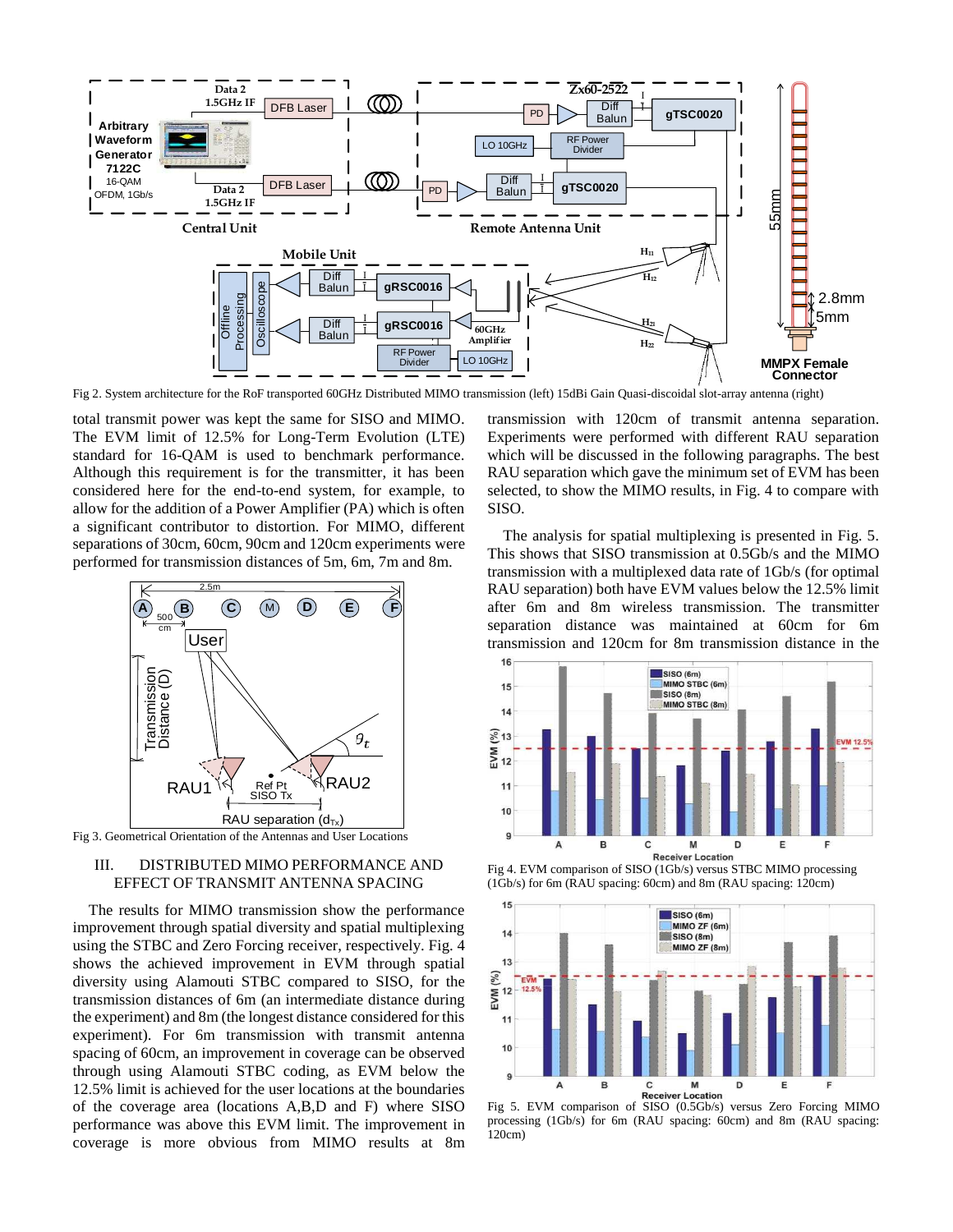results of Fig. 5, to achieve the best MIMO performance.

To experimentally analyze the effect of transmit antenna separation on the MIMO performance, the experiments were performed for the experimental configuration of 30cm, 60cm, 90cm and 120cm transmit antenna separation for each transmission distance of 5m, 6m, 7m and 8m. The effect of changing the transmit antenna separation for four user locations is shown in Fig. 6 (for simplicity, results for only6m and 8m are examples), for the transmission distance of 6m. The lowest set shown, as well as only locations on one side of the normal, as of EVM was obtained for the separation distance of 60cm after STBC and ZF processing. As a comparison, the results after 8m transmission are shown in Fig. 7 for STBC and ZF, which shows that overall the best set of EVM was obtained at a larger spacing of 120cm.

Theoretical models for mmW 2x2 MIMO predict that the optimal performance through LOS operation [20] for a wireless transmission distance of D can be achieved by having a transmit antenna separation given by

$$
d_{Tx} = D\lambda / 2d_{Rx}\cos(\theta_t)\cos(\theta_r) \tag{1}
$$

where  $\lambda$  is the mmW transmission wavelength and d<sub>Tx</sub>, d<sub>Rx</sub> are the separation distances between the transmitting and receiving antennas, respectively.  $\theta_t$  represents the angle of tilt of the transmit antennas in the plane of transmission and  $\theta_r$  is the tilt of receiving antennas. For 61.5GHz, if  $\theta_t$ ,  $\theta_r$  are considered to be ideally 0º at the transmitter and receiver side (which is difficult to achieve accurately, experimentally), and keeping  $d_{Rx}$  to be constant at 2.1cm (minimum separation that was possible and used in the experiments), the optimal transmit antenna separation for wireless transmission distances according to (1) is shown in Fig. 8. The experimental results have also been shown for the RAU separation giving the lowest set of EVM values (out of the four values of 30, 60, 90 and 120cm) at a particular transmission distance,



Fig 6. EVM comparison of 2x2 MIMO for various Transmit antenna separation at 6m transmission distance using STBC (upper) and ZF (lower) processing



Fig 7. EVM comparison of 2x2 MIMO for various Transmit antenna separation at 8m transmission distance using (upper) STBC (lower) ZF processing

noting that the actual best separation may have been between those set of values which were used. Error bars for the experimental results shows the range of spacing in which the minimum set of EVM values can be obtained. For example, the best experimental MIMO results after 7m wireless transmission were found for the spacing of 90cm, when only four set of spacing were used. The minimum set of EVM can lie between  $90cm \pm 30cm$  as shown by the error bar. For 8m, what can be determined, again as shown by the error bars, is that the best spacing is greater than 90 cm. Overall, the general trend from the measurement is in agreement with the theoretical prediction using  $(1)$ .



Fig 8. Theoretical Optimum Antenna Spacing for 2x2 MIMO versus Experimental values with error bars to represent the ranges between discrete points at which measurements were taken.

To summarize, the analysis in this section shows that RAU separation has a significant effect on MIMO processing. Using RoF fronthaul with distributed RAUs provides the possibility for increasing the inter-antenna distance (which will generally be required considering the theoretical and experimental values in Fig. 8), in addition to system benefits such as deployment flexibility, centralized access, low loss and low power consumption [11].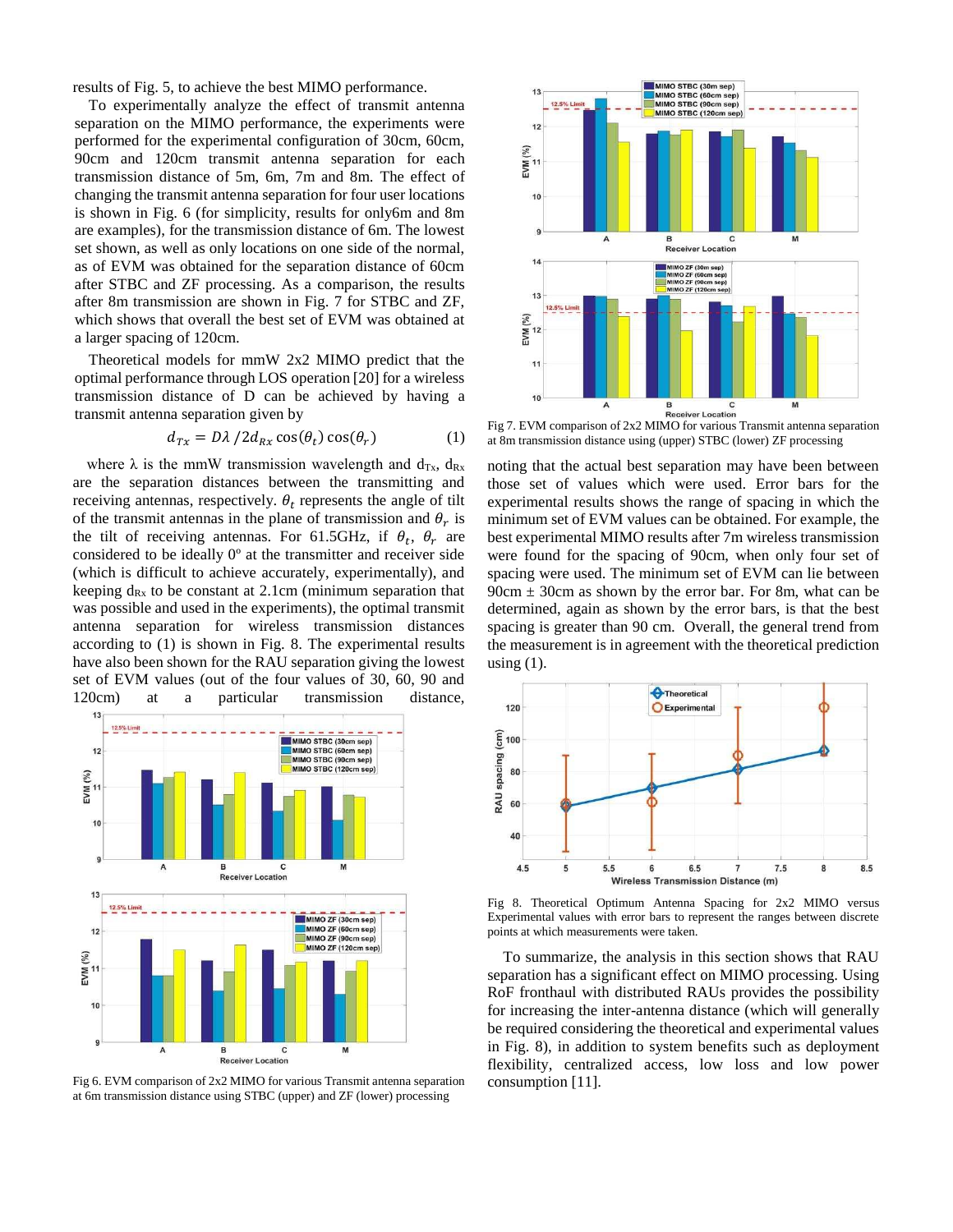### IV. MIMO PROCESSING USING SEPARATE CHANNEL COEFFICIENT MEASUREMENTS

The study of the previous section has been limited to 8m wireless distance due to a lack of components in our laboratory; a second 60GHz amplifier, allowing one for each transmitting antenna, would allow measurements to be extended to longer distances. In order to demonstrate the feasibility of the MIMO system in this situation, the approach described in [18] can be followed. The transmitter is placed sequentially at two RAU locations. For each RAU transmitter location, the received signal is captured at two receiving antenna positions (2.1 cm apart), constituting one user location. Through postprocessing, the 2 x 2 channel matrix is obtained [21] although only one RAU (and mm-wave amplifier) is used at any one time. Then, processing using the STBC and ZF algorithms is performed on the captured waveforms. The captured data is processed using the STBC and ZF algorithms.

 Fig. 9 shows a good agreement of the results for STBC processing from the emulated approach and real MIMO, for 6m and 8m wireless distances, demonstrating the validity of the approach at different transmission distances. The optimum RAU spacing for MIMO operation also agrees with the previous results. This "emulated MIMO" processing technique can be used to extend the analysis to much longer distances.



Fig 9. EVM comparison of 2x2 MIMO using STBC processing at 6m (top) and 8m transmission distance (bottom) and equivalent emulated measurements

Figure 10 shows such a scenario in the corridors of our building, where a receiver has LoS access to two RAU positions supported by separate RoF links from the CU. Emulated MIMO is performed by placing the transmit antenna at the positions of RAU1 and RAU2, and capturing the data at the receiver. The results of SISO transmission are compared with STBC and ZF processing in Table 1, showing the feasibility of using MIMO for performance improvement at 25m and 30m. Although close to the requirement, some values after ZF processing are slightly above 12.5%, but these still satisfy the requirement for 16- QAM with Forward Error Correction (FEC) [22].



Fig 10. Layout of the Measurement Location

Table. 1. SISO versus Emulated MIMO processing results

| Distance        | <b>SISO</b> | <b>STBC</b> | <b>SISO</b> | ZF.     |
|-----------------|-------------|-------------|-------------|---------|
|                 | (1Gb/s)     | (1Gb/s)     | (0.5Gb/s)   | (1Gb/s) |
| 25m             | 14.5%       | 12.1%       | 12.3%       | 12.9%   |
| 30 <sub>m</sub> | 15.1%       | 12.4%       | 12.8%       | 13.3%   |

### V.CONCLUSION

Analog RoF fronthaul has been presented for 60GHz distributed MIMO to achieve flexibility and performance improvement with increased RAU spacing. The RAU spacings at several wireless transmission distances demonstrate improved mmW coverage through spatial diversity and improved data rate through spatial multiplexing. Results at different user locations show that wider transmit antenna separations, more easily obtained through the RoF transport, are required for longer wireless distances. A technique to process measured individual channel coefficients with CoMP/MIMO algorithms has been used to verify that the channels are relatively static and to show the MIMO performance benefits at distances of up to 30m for the 60 GHz wireless transmission. Future work will include projections of MIMO performance to NxN massive MIMO system in dense user environments, to optimize the number of RAUs and improve mmW coverage.

### ACKNOWLEDGMENT

This work has been supported by the European Union's Horizon 2020 Research and Innovation programme under contract 643297 (RAPID), 644526 (iCIRRUS) and the UK Engineering and Physical Sciences Research Council's NIRVANA project (Reference No. EP/L026031/1).

#### **REFERENCES**

[1] E.L. Cid, M.P.Taboas, M.G.Sanchez and A.V.Alejos, "Microcellular Radio Channel Characterization at 60 GHz for 5G Communications", IEEE Antennas and Wireless Propagation Letters, Vol. 6, 2017, pp.1476-1479.

[2] S. Talwar, D. Choudhury, K. Dimou, E. Aryafar, B. Bangerter and K. Stewart, "Enabling technologies and architectures for 5G wireless", IEEE MTT-S International Microwave Symposium, 2014, pp.1-4.

[3] T. Pfeiffer, "Next generation mobile fronthaul and midhaul architectures" Journal of Optical Communications and Networking, Vol. 7(11), 2015, pp.B38- B45.

[4] R.W.Heath, N. Gonzalez-Prelcic, S. Rangan, W. Roh and A.M.Sayeed, "An overview of signal processing techniques for millimeter wave MIMO systems", IEEE Journal of Selected Topics in Signal Processing, vol.10(3), 2016, pp.436- 453.